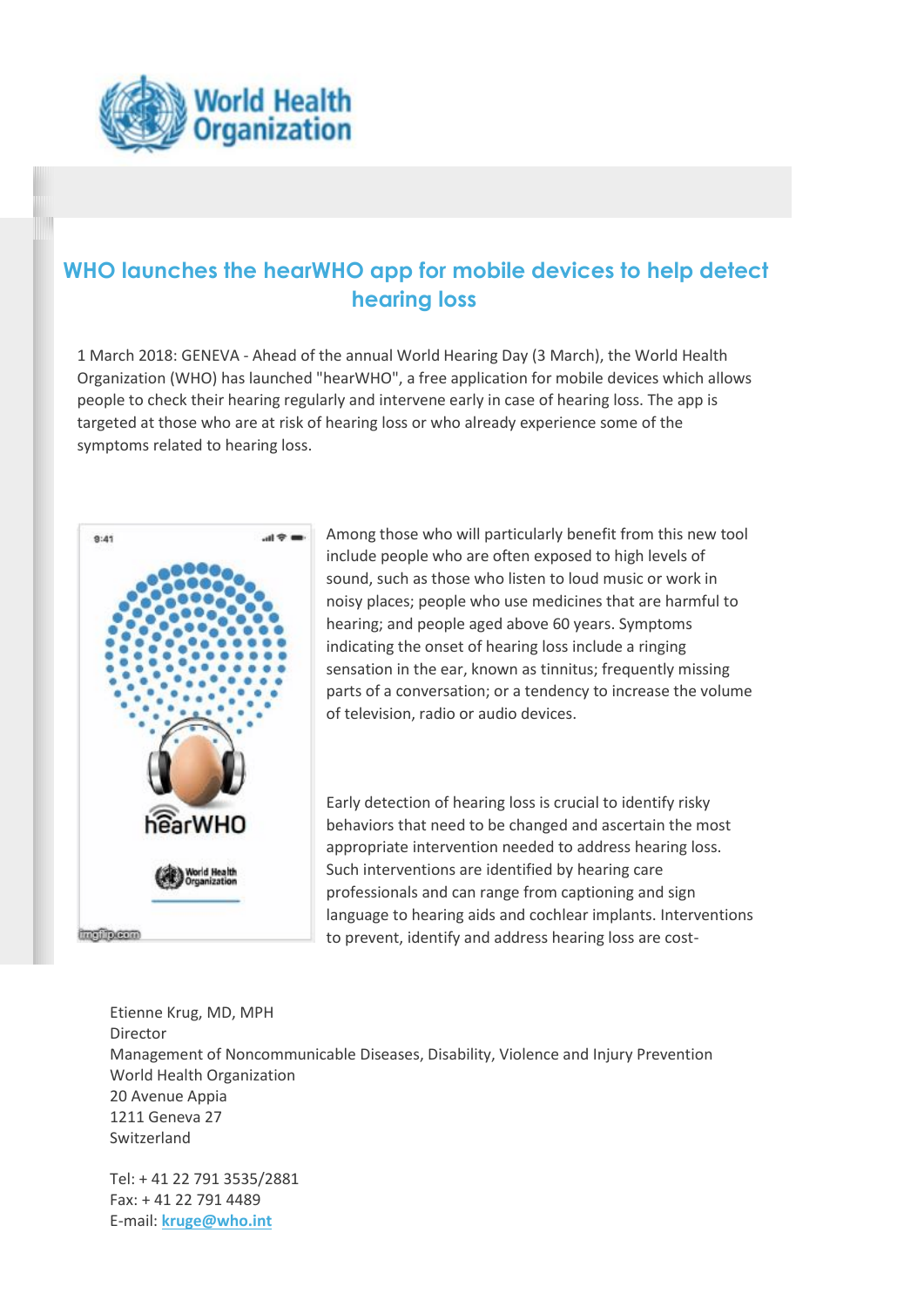

effective.

"Many people with hearing loss are unaware of it and as such they miss out on educational, professional and everyday-life opportunities," said Dr Etienne Krug, Director of the WHO Department for the Management of Noncommunicable Diseases, Disability, and Violence and Injury Prevention. "Regular hearing checks ensure that hearing loss is identified and addressed as early as possible."

The hearWHO app is based on a validated digits-in-noise technology: users are asked to concentrate, listen and enter into their mobile devices a series of three numbers when prompted. These numbers have been recorded against varying levels of background sound, simulating listening conditions in everyday life.The app displays the users' score and its meaning and stores the outcome of the test so that the user can monitor hearing status over time. Reminders to take the test regularly can be set by users. The app can be used by individuals as well as health providers with a view to facilitating hearing screening especially in low-resources settings.

"Above all, this app will help us increase awareness of the importance of ear and hearing care," said Dr Shelly Chadha, WHO Technical Officer. "Once lost, hearing does not come back. Through World Hearing Day, and with the support of this app, we encourage people to 'Check your hearing!' in order to help preserve this valuable gift that helps us to enjoy life."

Over 5% of the world's population - or 466 million people - have disabling hearing loss (432 million adults and 34 million children). It is estimated that by 2050 over 900 million people - or one in every ten people - will have disabling hearing loss. Globally, hearing loss which has gone unaddressed poses an annual cost of US\$ 750 billion.

Etienne Krug, MD, MPH Director Management of Noncommunicable Diseases, Disability, Violence and Injury Prevention World Health Organization 20 Avenue Appia 1211 Geneva 27 Switzerland

Tel: + 41 22 791 3535/2881 Fax: + 41 22 791 4489 E-mail: **[kruge@who.int](mailto:kruge@who.int)**